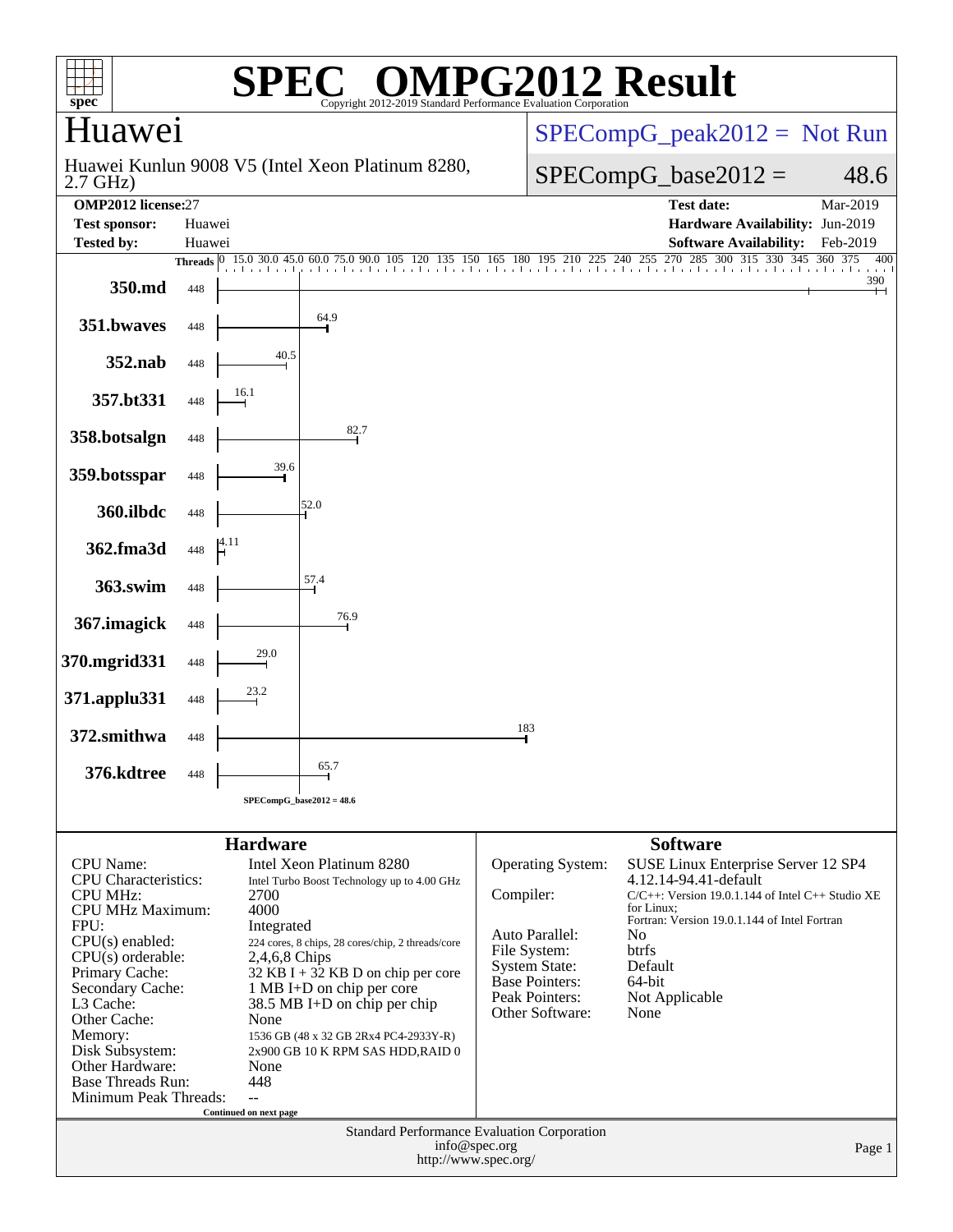

### Huawei

#### 2.7 GHz) Huawei Kunlun 9008 V5 (Intel Xeon Platinum 8280,

[SPECompG\\_peak2012 =](http://www.spec.org/auto/omp2012/Docs/result-fields.html#SPECompGpeak2012) Not Run

### $SPECompG_base2012 = 48.6$  $SPECompG_base2012 = 48.6$

**[OMP2012 license:](http://www.spec.org/auto/omp2012/Docs/result-fields.html#OMP2012license)**27 **[Test date:](http://www.spec.org/auto/omp2012/Docs/result-fields.html#Testdate)** Mar-2019

**[Test sponsor:](http://www.spec.org/auto/omp2012/Docs/result-fields.html#Testsponsor)** Huawei **[Hardware Availability:](http://www.spec.org/auto/omp2012/Docs/result-fields.html#HardwareAvailability)** Jun-2019 **[Tested by:](http://www.spec.org/auto/omp2012/Docs/result-fields.html#Testedby)** Huawei **[Software Availability:](http://www.spec.org/auto/omp2012/Docs/result-fields.html#SoftwareAvailability)** Feb-2019

[Maximum Peak Threads:](http://www.spec.org/auto/omp2012/Docs/result-fields.html#MaximumPeakThreads) --

| <b>Results Table</b> |  |
|----------------------|--|
|----------------------|--|

|                                                                                                                                                                                                                                                                                                                                                                                                                                                                                                                                                                                                                                                                                                                                                                                                                                                                                                                                                                                                             | <b>Base</b> |                 |       |                |       |                                                    |                        | <b>Peak</b>            |  |              |                |  |              |  |                |              |  |
|-------------------------------------------------------------------------------------------------------------------------------------------------------------------------------------------------------------------------------------------------------------------------------------------------------------------------------------------------------------------------------------------------------------------------------------------------------------------------------------------------------------------------------------------------------------------------------------------------------------------------------------------------------------------------------------------------------------------------------------------------------------------------------------------------------------------------------------------------------------------------------------------------------------------------------------------------------------------------------------------------------------|-------------|-----------------|-------|----------------|-------|----------------------------------------------------|------------------------|------------------------|--|--------------|----------------|--|--------------|--|----------------|--------------|--|
| <b>Benchmark</b>                                                                                                                                                                                                                                                                                                                                                                                                                                                                                                                                                                                                                                                                                                                                                                                                                                                                                                                                                                                            |             | Threads Seconds | Ratio | <b>Seconds</b> | Ratio | <b>Seconds</b>                                     | Ratio                  | <b>Threads Seconds</b> |  | <b>Ratio</b> | <b>Seconds</b> |  | <b>Ratio</b> |  | <b>Seconds</b> | <b>Ratio</b> |  |
| 350.md                                                                                                                                                                                                                                                                                                                                                                                                                                                                                                                                                                                                                                                                                                                                                                                                                                                                                                                                                                                                      | 448         | 13.2            | 350   | 11.7           | 396   | 11.9                                               | 390                    |                        |  |              |                |  |              |  |                |              |  |
| 351.bwayes                                                                                                                                                                                                                                                                                                                                                                                                                                                                                                                                                                                                                                                                                                                                                                                                                                                                                                                                                                                                  | 448         | 69.8            | 64.9  | 70.1           | 64.6  | 69.5                                               | 65.2                   |                        |  |              |                |  |              |  |                |              |  |
| 352.nab                                                                                                                                                                                                                                                                                                                                                                                                                                                                                                                                                                                                                                                                                                                                                                                                                                                                                                                                                                                                     | 448         | 96.1            | 40.5  | 96.1           | 40.5  | 96.1                                               | 40.5                   |                        |  |              |                |  |              |  |                |              |  |
| 357.bt331                                                                                                                                                                                                                                                                                                                                                                                                                                                                                                                                                                                                                                                                                                                                                                                                                                                                                                                                                                                                   | 448         | 296             | 16.0  | 295            | 16.1  | 295                                                | 16.1                   |                        |  |              |                |  |              |  |                |              |  |
| 358.botsalgn                                                                                                                                                                                                                                                                                                                                                                                                                                                                                                                                                                                                                                                                                                                                                                                                                                                                                                                                                                                                | 448         | 52.5            | 82.8  | 52.6           | 82.6  | 52.6                                               | 82.7                   |                        |  |              |                |  |              |  |                |              |  |
| $ 359 \text{.}$ botsspar                                                                                                                                                                                                                                                                                                                                                                                                                                                                                                                                                                                                                                                                                                                                                                                                                                                                                                                                                                                    | 448         | 131             | 40.1  | 133            | 39.6  | 134                                                | 39.1                   |                        |  |              |                |  |              |  |                |              |  |
| $360$ .ilbdc                                                                                                                                                                                                                                                                                                                                                                                                                                                                                                                                                                                                                                                                                                                                                                                                                                                                                                                                                                                                | 448         | 68.3            | 52.1  | 68.6           | 51.9  | 68.5                                               | 52.0                   |                        |  |              |                |  |              |  |                |              |  |
| 362.fma3d                                                                                                                                                                                                                                                                                                                                                                                                                                                                                                                                                                                                                                                                                                                                                                                                                                                                                                                                                                                                   | 448         | 925             | 4.11  | 925            | 4.11  | 928                                                | 4.10                   |                        |  |              |                |  |              |  |                |              |  |
| $363$ .swim                                                                                                                                                                                                                                                                                                                                                                                                                                                                                                                                                                                                                                                                                                                                                                                                                                                                                                                                                                                                 | 448         | 78.9            | 57.4  | 79.1           | 57.2  | 78.9                                               | 57.4                   |                        |  |              |                |  |              |  |                |              |  |
| $367$ . imagick                                                                                                                                                                                                                                                                                                                                                                                                                                                                                                                                                                                                                                                                                                                                                                                                                                                                                                                                                                                             | 448         | 91.1            | 77.1  | 91.4           | 76.9  | 91.6                                               | 76.7                   |                        |  |              |                |  |              |  |                |              |  |
| 370.mgrid331                                                                                                                                                                                                                                                                                                                                                                                                                                                                                                                                                                                                                                                                                                                                                                                                                                                                                                                                                                                                | 448         | 152             | 29.0  | 152            | 29.1  | 152                                                | 29.0                   |                        |  |              |                |  |              |  |                |              |  |
| 371.applu331                                                                                                                                                                                                                                                                                                                                                                                                                                                                                                                                                                                                                                                                                                                                                                                                                                                                                                                                                                                                | 448         | 261             | 23.2  | 260            | 23.3  | 261                                                | 23.2                   |                        |  |              |                |  |              |  |                |              |  |
| 372.smithwa                                                                                                                                                                                                                                                                                                                                                                                                                                                                                                                                                                                                                                                                                                                                                                                                                                                                                                                                                                                                 | 448         | 29.4            | 182   | 29.2           | 183   | 29.3                                               | 183                    |                        |  |              |                |  |              |  |                |              |  |
| 376.kdtree                                                                                                                                                                                                                                                                                                                                                                                                                                                                                                                                                                                                                                                                                                                                                                                                                                                                                                                                                                                                  | 448         | 68.5            | 65.7  | 68.4           | 65.8  | 68.9                                               | 65.3                   |                        |  |              |                |  |              |  |                |              |  |
| Results appear in the order in which they were run. Bold underlined text indicates a median measurement.                                                                                                                                                                                                                                                                                                                                                                                                                                                                                                                                                                                                                                                                                                                                                                                                                                                                                                    |             |                 |       |                |       |                                                    |                        |                        |  |              |                |  |              |  |                |              |  |
| Sysinfo program /home/omp/Docs/sysinfo<br>\$Rev: 395 \$ \$Date:: 2012-07-25 #\$ 8f8c0fe9e19c658963ale67685e50647<br>running on linux-2yo1 Mon Mar 4 14:11:43 2019<br>This section contains SUT (System Under Test) info as seen by<br>some common utilities. To remove or add to this section, see:<br>http://www.spec.org/omp2012/Docs/config.html#sysinfo<br>From /proc/cpuinfo<br>model name: Intel Xeon Platinum 8280 CPU @ 2.70GHz<br>8 "physical id"s (chips)<br>448 "processors"<br>cores, siblings (Caution: counting these is hw and system dependent.<br>The<br>following excerpts from /proc/cpuinfo might not be reliable.<br>Use with<br>caution.)<br>cpu cores : 28<br>siblings : 56<br>physical 0: cores 0 1 2 3 4 5 6 8 9 10 11 12 13 14 16 17 18 19 20 21 22 24<br>25 26 27 28 29 30<br>physical 1: cores 0 1 2 3 4 5 6 8 9 10 11 12 13 14 16 17 18 19 20 21 22 24<br>25 26 27 28 29 30<br>physical 2: cores 0 1 2 3 4 5 6 8 9 10 11 12 13 14 16 17 18 19 20 21 22 24<br>25 26 27 28 29 30 |             |                 |       |                |       |                                                    |                        |                        |  |              |                |  |              |  |                |              |  |
|                                                                                                                                                                                                                                                                                                                                                                                                                                                                                                                                                                                                                                                                                                                                                                                                                                                                                                                                                                                                             |             |                 |       |                |       |                                                    | Continued on next page |                        |  |              |                |  |              |  |                |              |  |
|                                                                                                                                                                                                                                                                                                                                                                                                                                                                                                                                                                                                                                                                                                                                                                                                                                                                                                                                                                                                             |             |                 |       |                |       | <b>Standard Performance Evaluation Corporation</b> | info@spec.org          |                        |  |              |                |  |              |  |                | Page 2       |  |

<http://www.spec.org/>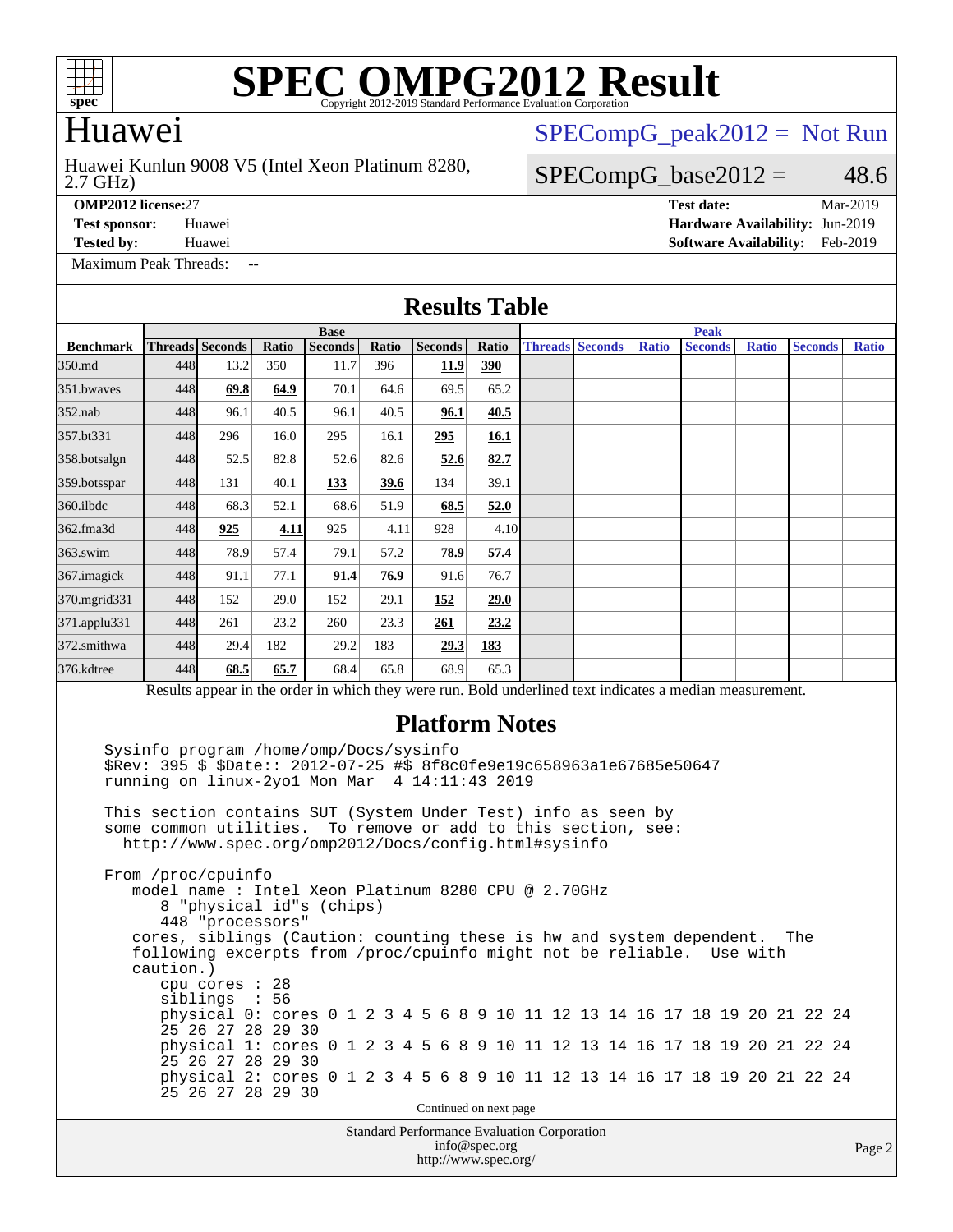

### Huawei

2.7 GHz) Huawei Kunlun 9008 V5 (Intel Xeon Platinum 8280,  $SPECompG_peak2012 = Not Run$  $SPECompG_peak2012 = Not Run$ 

 $SPECompG_base2012 = 48.6$  $SPECompG_base2012 = 48.6$ 

| <b>OMP2012</b> license:2 |  |
|--------------------------|--|
|                          |  |

**[Tested by:](http://www.spec.org/auto/omp2012/Docs/result-fields.html#Testedby)** Huawei **[Software Availability:](http://www.spec.org/auto/omp2012/Docs/result-fields.html#SoftwareAvailability)** Feb-2019

**[OMP2012 license:](http://www.spec.org/auto/omp2012/Docs/result-fields.html#OMP2012license)**27 **[Test date:](http://www.spec.org/auto/omp2012/Docs/result-fields.html#Testdate)** Mar-2019 **[Test sponsor:](http://www.spec.org/auto/omp2012/Docs/result-fields.html#Testsponsor)** Huawei **[Hardware Availability:](http://www.spec.org/auto/omp2012/Docs/result-fields.html#HardwareAvailability)** Jun-2019

#### **[Platform Notes \(Continued\)](http://www.spec.org/auto/omp2012/Docs/result-fields.html#PlatformNotes)**

Standard Performance Evaluation Corporation physical 3: cores 0 1 2 3 4 5 6 8 9 10 11 12 13 14 16 17 18 19 20 21 22 24 25 26 27 28 29 30 physical 4: cores 0 1 2 3 4 5 6 8 9 10 11 12 13 14 16 17 18 19 20 21 22 24 25 26 27 28 29 30 physical 5: cores 0 1 2 3 4 5 6 8 9 10 11 12 13 14 16 17 18 19 20 21 22 24 25 26 27 28 29 30 physical 6: cores 0 1 2 3 4 5 6 8 9 10 11 12 13 14 16 17 18 19 20 21 22 24 25 26 27 28 29 30 physical 7: cores 0 1 2 3 4 5 6 8 9 10 11 12 13 14 16 17 18 19 20 21 22 24 25 26 27 28 29 30 cache size : 39424 KB From /proc/meminfo MemTotal: 1583360772 kB HugePages\_Total: 524288 Hugepagesize: 2048 kB /usr/bin/lsb\_release -d SUSE Linux Enterprise Server 12 SP4 From /etc/\*release\* /etc/\*version\* SuSE-release: SUSE Linux Enterprise Server 12 (x86\_64) VERSION = 12 PATCHLEVEL = 4 # This file is deprecated and will be removed in a future service pack or release. # Please check /etc/os-release for details about this release. os-release: NAME="SLES" VERSION="12-SP4" VERSION\_ID="12.4" PRETTY\_NAME="SUSE Linux Enterprise Server 12 SP4" ID="sles" ANSI\_COLOR="0;32" CPE\_NAME="cpe:/o:suse:sles:12:sp4" uname -a: Linux linux-2yo1 4.12.14-94.41-default #1 SMP Wed Oct 31 12:25:04 UTC 2018 (3090901) x86\_64 x86\_64 x86\_64 GNU/Linux run-level 5 Mar 4 14:09 SPEC is set to: /home/omp Filesystem Type Size Used Avail Use% Mounted on /dev/sda4 xfs 1.6T 52G 1.5T 4% /home Additional information from dmidecode: BIOS INSYDE Corp. 9.25 02/15/2019 Memory: 48x NO DIMM NO DIMM 48x Samsung M393A4K40CB2-CVF 32 GB 2933 MHz 2 rank Continued on next page

[info@spec.org](mailto:info@spec.org) <http://www.spec.org/>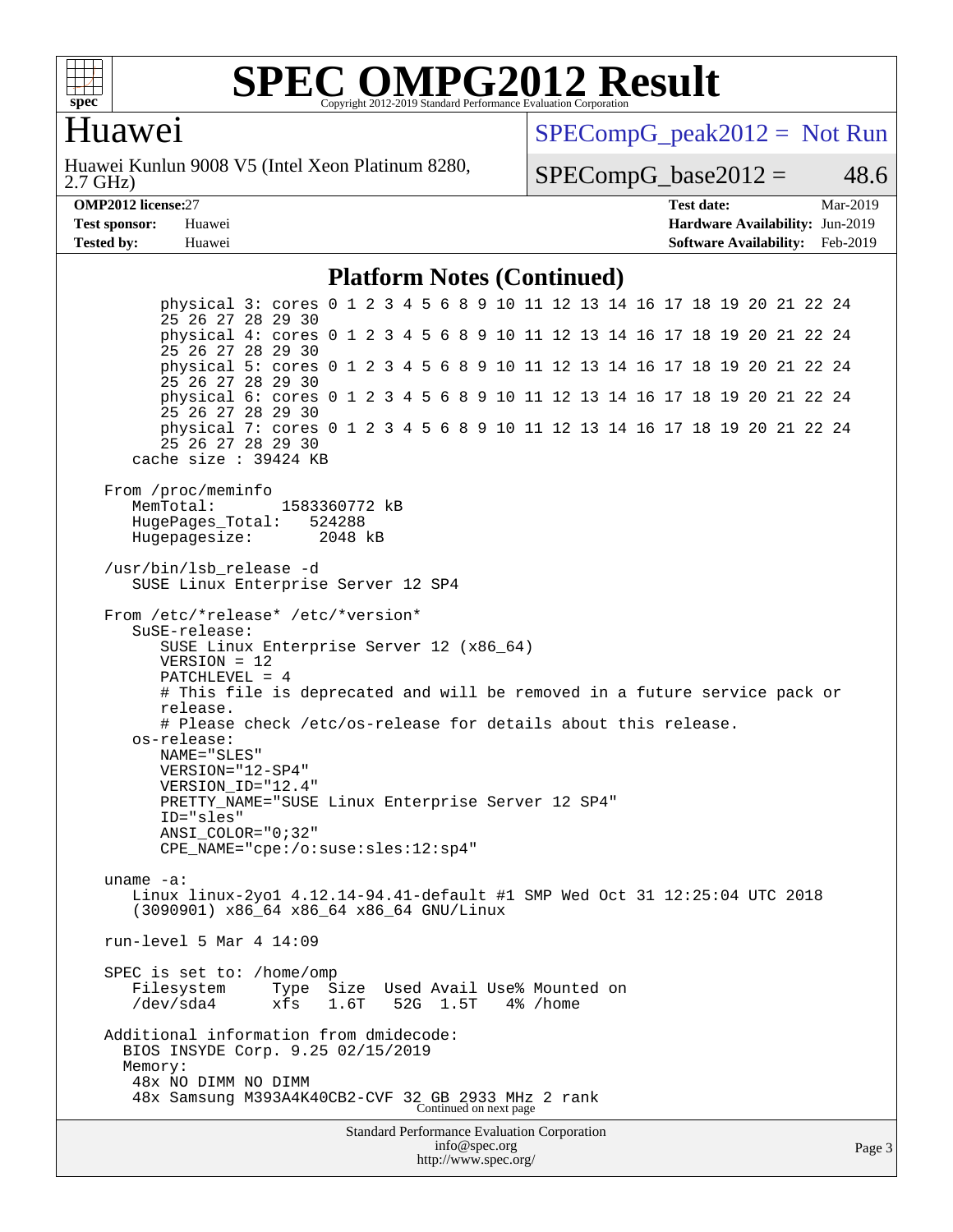

### Huawei

2.7 GHz) Huawei Kunlun 9008 V5 (Intel Xeon Platinum 8280,  $SPECompG_peak2012 = Not Run$  $SPECompG_peak2012 = Not Run$ 

 $SPECompG_base2012 = 48.6$  $SPECompG_base2012 = 48.6$ 

**[OMP2012 license:](http://www.spec.org/auto/omp2012/Docs/result-fields.html#OMP2012license)**27 **[Test date:](http://www.spec.org/auto/omp2012/Docs/result-fields.html#Testdate)** Mar-2019 **[Test sponsor:](http://www.spec.org/auto/omp2012/Docs/result-fields.html#Testsponsor)** Huawei **[Hardware Availability:](http://www.spec.org/auto/omp2012/Docs/result-fields.html#HardwareAvailability)** Jun-2019 **[Tested by:](http://www.spec.org/auto/omp2012/Docs/result-fields.html#Testedby)** Huawei **[Software Availability:](http://www.spec.org/auto/omp2012/Docs/result-fields.html#SoftwareAvailability)** Feb-2019

#### **[Platform Notes \(Continued\)](http://www.spec.org/auto/omp2012/Docs/result-fields.html#PlatformNotes)**

(End of data from sysinfo program)

#### **[General Notes](http://www.spec.org/auto/omp2012/Docs/result-fields.html#GeneralNotes)**

 ======================================================================== Power profile set with: cpupower -c all frequency-set -g performance System settings notes: Intel Turbo Boost Technology (Turbo) : Enabled Memory RAS Configuration set to Maximum Performance ======================================================================== General Notes and Enviroment variables ENV\_KMP\_BLOCKTIME=infinite ENV KMP\_DETERMINISTIC\_REDUCTION=1 ENV\_OMP\_DYNAMIC=FALSE ENV\_KMP\_LIBRARY=turnaround ENV\_KMP\_SCHEDULE=static,balanced ENV\_KMP\_STACKSIZE=256M ENV\_OMP\_NESTED=FALSE ENV\_OMP\_NUM\_THREADS=448 ======================================================================== General base OMP Library Settings ENV\_KMP\_AFFINITY=granularity=fine,proclist=[0-27,224-251,28-55,252-279,56-83,280-307,84-111,308-335,112-139,336-363,140-167,364-391,168-195,392-419,196-223,420-447],explicit BIOS settings: XPT Prefetch Set to Enabled Yes: The test sponsor attests, as of date of publication, that CVE-2017-5754 (Meltdown) is mitigated in the system as tested and documented. Yes: The test sponsor attests, as of date of publication, that CVE-2017-5753 (Spectre variant 1) is mitigated in the system as tested and documented. Yes: The test sponsor attests, as of date of publication, that CVE-2017-5715 (Spectre variant 2) is mitigated in the system as tested and documented.

**[Base Compiler Invocation](http://www.spec.org/auto/omp2012/Docs/result-fields.html#BaseCompilerInvocation)**

[C benchmarks](http://www.spec.org/auto/omp2012/Docs/result-fields.html#Cbenchmarks):  $i$ 

[C++ benchmarks:](http://www.spec.org/auto/omp2012/Docs/result-fields.html#CXXbenchmarks) [icpc](http://www.spec.org/omp2012/results/res2019q2/omp2012-20190313-00171.flags.html#user_CXXbase_intel_icpc_2d899f8d163502b12eb4a60069f80c1c)

[Fortran benchmarks](http://www.spec.org/auto/omp2012/Docs/result-fields.html#Fortranbenchmarks): [ifort](http://www.spec.org/omp2012/results/res2019q2/omp2012-20190313-00171.flags.html#user_FCbase_intel_ifort_8a5e5e06b19a251bdeaf8fdab5d62f20)

> Standard Performance Evaluation Corporation [info@spec.org](mailto:info@spec.org) <http://www.spec.org/>